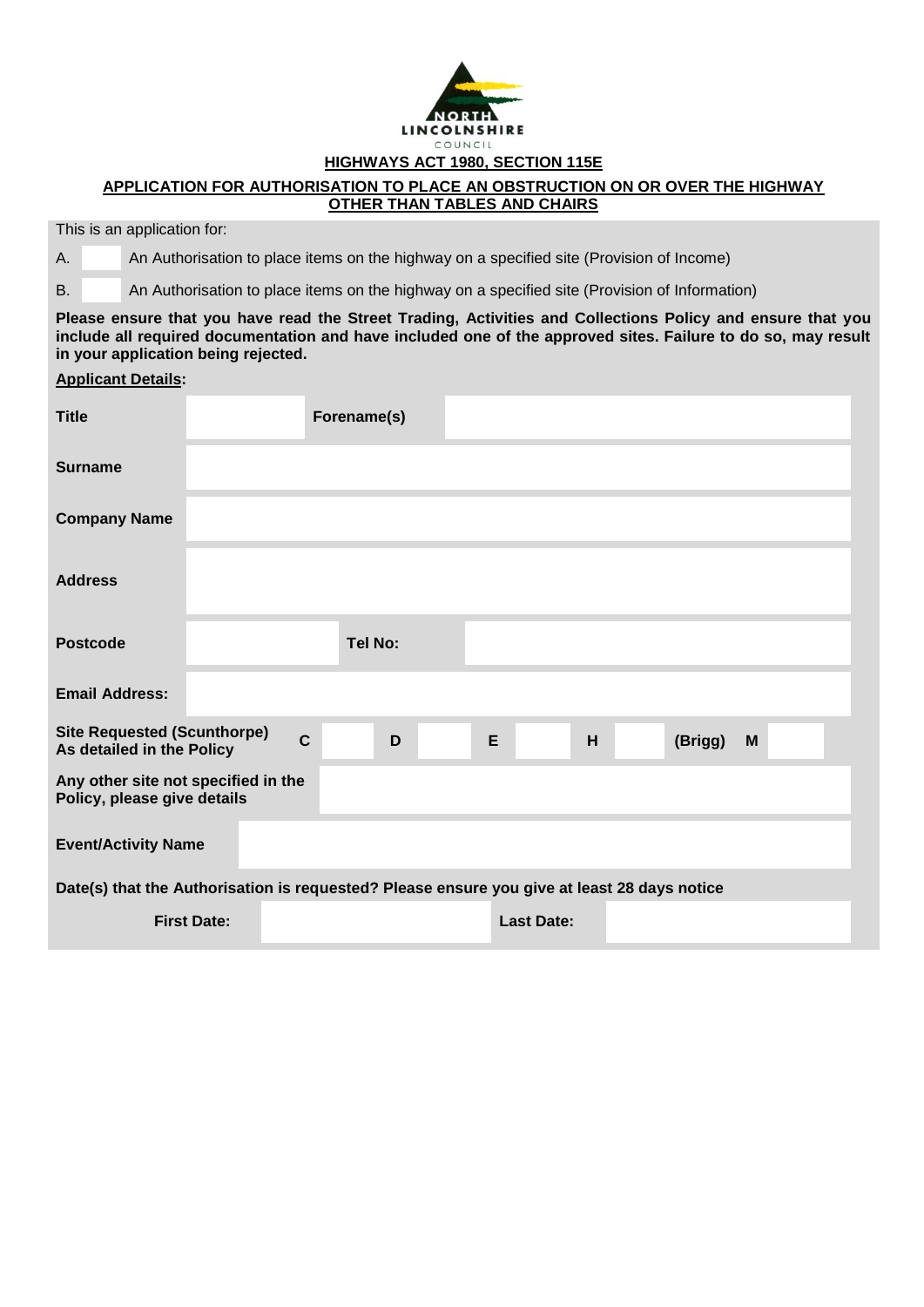| Please indicate the proposed days and times of operation.                                                                                                                                                                                                            |                                                                                    |                         |                   |  |  |
|----------------------------------------------------------------------------------------------------------------------------------------------------------------------------------------------------------------------------------------------------------------------|------------------------------------------------------------------------------------|-------------------------|-------------------|--|--|
|                                                                                                                                                                                                                                                                      | <b>Time from</b>                                                                   |                         | <b>Time until</b> |  |  |
| <b>Monday</b>                                                                                                                                                                                                                                                        |                                                                                    |                         |                   |  |  |
| <b>Tuesday</b>                                                                                                                                                                                                                                                       |                                                                                    |                         |                   |  |  |
| Wednesday                                                                                                                                                                                                                                                            |                                                                                    |                         |                   |  |  |
| <b>Thursday</b>                                                                                                                                                                                                                                                      |                                                                                    |                         |                   |  |  |
| <b>Friday</b>                                                                                                                                                                                                                                                        |                                                                                    |                         |                   |  |  |
| <b>Saturday</b>                                                                                                                                                                                                                                                      |                                                                                    |                         |                   |  |  |
| <b>Sunday</b>                                                                                                                                                                                                                                                        |                                                                                    |                         |                   |  |  |
| Type of vehicle/structure to be<br>used: (e.g. trailer, portacabin etc)                                                                                                                                                                                              |                                                                                    |                         |                   |  |  |
| Make:                                                                                                                                                                                                                                                                |                                                                                    | Model:                  |                   |  |  |
| <b>Colour:</b>                                                                                                                                                                                                                                                       |                                                                                    | <b>Registration No:</b> |                   |  |  |
|                                                                                                                                                                                                                                                                      | <b>Maximum External Dimensions of vehicle/structure</b>                            |                         |                   |  |  |
| Length:                                                                                                                                                                                                                                                              |                                                                                    | Width:                  |                   |  |  |
| Height:                                                                                                                                                                                                                                                              |                                                                                    | Weight:                 |                   |  |  |
| Please note that if you are using a vehicle you will need to obtain a Parking Dispensation from<br>Parking Services. To do this call 01724 297926 or apply through the Council's website<br>www.northlincs.gov.uk/transport-and-streets/parking/tickets-and-permits/ |                                                                                    |                         |                   |  |  |
|                                                                                                                                                                                                                                                                      | Will your equipment be removed from the highway outside the hours specified above? |                         |                   |  |  |
|                                                                                                                                                                                                                                                                      | Yes                                                                                | <b>No</b>               |                   |  |  |
| Please provide details of your public liability insurance that provides cover of at least £5,000,000 per<br>incident                                                                                                                                                 |                                                                                    |                         |                   |  |  |
| <b>Name of Insurance</b><br>Company:                                                                                                                                                                                                                                 |                                                                                    |                         |                   |  |  |
| <b>Level of Cover:</b>                                                                                                                                                                                                                                               |                                                                                    | <b>Policy No:</b>       |                   |  |  |